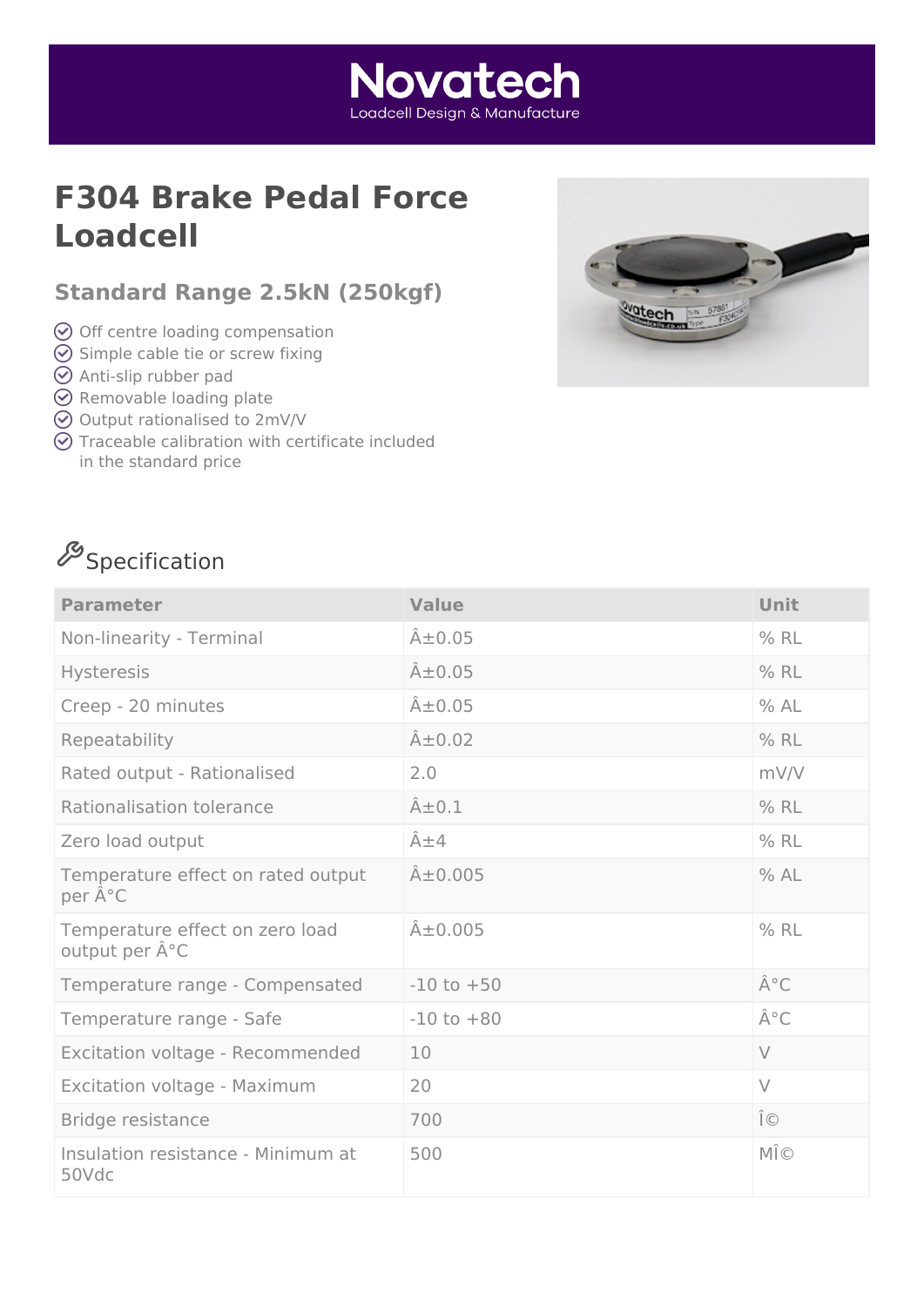| Inclined load error - concentric at 3°                 | $\hat{A} \pm 0.25$ | $%$ RL |
|--------------------------------------------------------|--------------------|--------|
| Structural stiffness                                   | $3.9 \times 107$   | N/m    |
| Overload - Safe                                        | 50                 | $%$ RL |
| Overload - Ultimate                                    | 200                | $%$ RL |
| Sideload - Safe                                        | 100                | $%$ RL |
| Sealing                                                | <b>IP65</b>        |        |
| Weight - Nominal (excluding cable)                     | 210                | g      |
| The standard range is manufactured in stainless steel. |                    |        |

### **The F304 is a compact, low profile loadcell for measuring brake pedal application forces.**

The loadcell is robust in construction with a maximum force range of 2500N (250kgf). Its multi-hole fixing allows simple attachment to any shape pedal using screws or cable ties. The low profile stainless steel design maintains the brake pedals ergonomic geometry. Additional information can be found in Engineering Sheet E030. If you require other force ranges the F322 or F323 may be suitable. We are happy to design variants of this loadcell to meet your specific requirements. Versions can be manufactured for fully compensated operation up to +250°C. Please consult our engineering department.

## **D**order Codes

| Code       | <b>Description</b>              |
|------------|---------------------------------|
| F304CFR0KN | Compression, IP65, rationalised |

## **B** Notes

- $AL =$  Applied load.
- $\cdot$  RL = Rated load.
- Temperature coefficients apply over the compensated range.

# **C**Connections

The loadcell is fitted with 2 metres of flexible polyurethane jacketed 4 core screened cable.

Excitation  $+$  = Red, Excitation - = Blue, Signal + = Yellow, Signal - = Green, Screen = Orange.